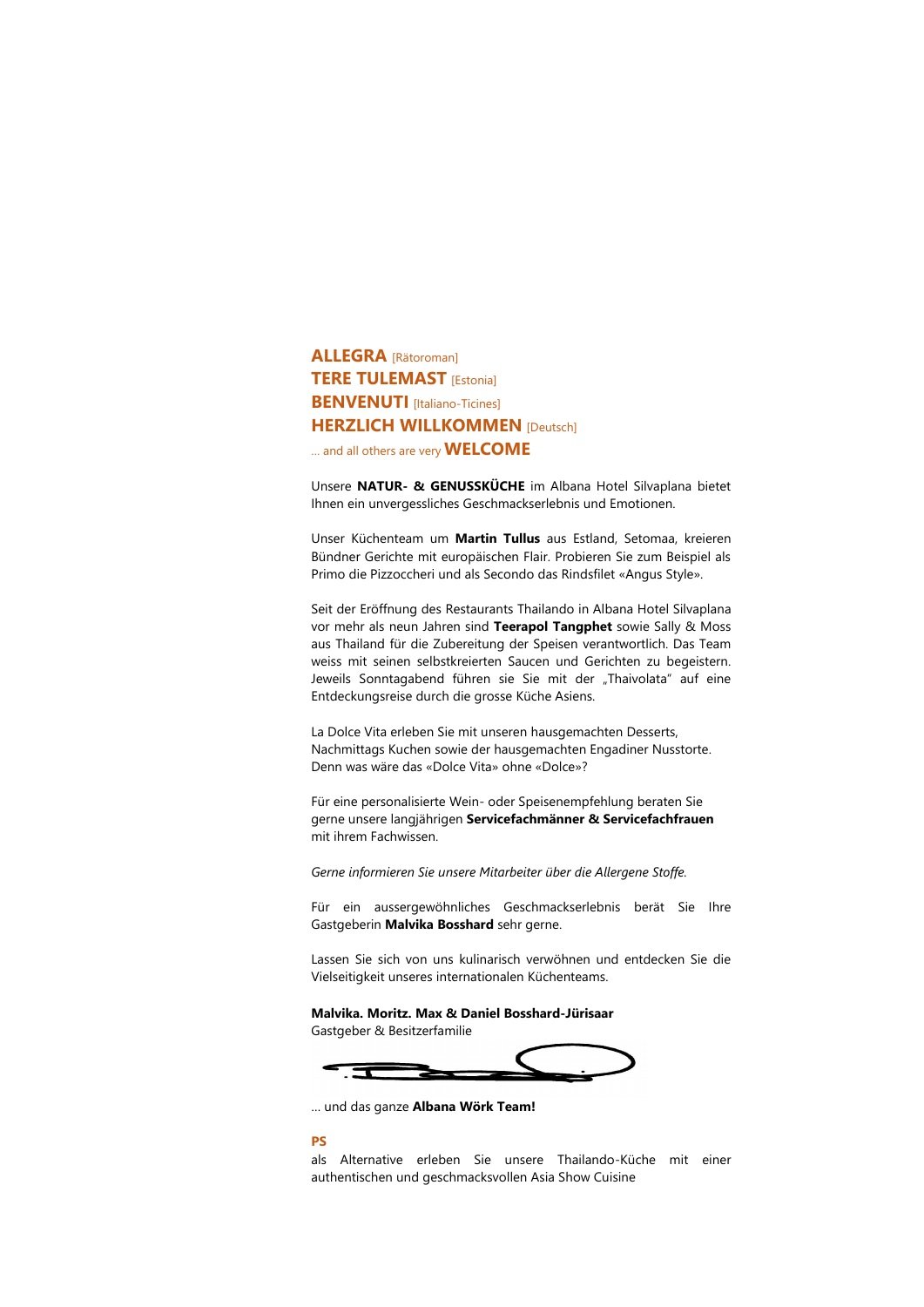## **SAUERTEIGBROT**

DARK ESTONIAN BREAD – PANE ESTONE – PAIN ESTONIEN

#### **EESTI**-**SAUERTEIGBROT**

Zu all unseren Speisen servieren wir selbstgebackenes Sauerteig- Brot aus Estonia dem Heimatland von Malvika Bosshard-Jürisaar. Dazu gibt's einen Kräuter- & Hüttenkäse-Quark.

*With our dishes, we serve home-made Estonian bread Con tutti i nostri piatti serviamo pane di segale estone fatto in casa Tous nos plats sont servis avec du pain estonien fait maison*

## **GANZES BROT:** 17.50

## **SALAT-VARIATIONEN**

SALADS – INSALATE – SALADE

| VEGAN, VEGAN, VEGAN,                | 18 50       |
|-------------------------------------|-------------|
| POULET, CHICKEN, POLLO, POULET      | 2250        |
| SCAMPIS, PRAWNS, GAMBERETTI, SCAMPI | <b>2650</b> |

#### **BURRATA & TOMATEN** 22.50

| <b>ALBANA ANTIPASTI- &amp; SALATBUFFET</b>               | 22.50 |
|----------------------------------------------------------|-------|
| Leckere Köstlichkeiten aus der Genuss- & Naturküche      |       |
| Appetizer & Salad buffet                                 |       |
| Buffet di antipasti e insalata                           |       |
| Buffet d'entrées et de salades                           |       |
| <b>GRÜNER BLATTSALAT</b>                                 | 11.50 |
| Bouquet von marktfrischen Salaten                        |       |
| Mix of green salads fresh from the market                |       |
| Insalata verde, fresca dal mercato                       |       |
| Bouquet de salades vertes fraiches du marché             |       |
| <b>GEMISCHTER SALAT</b>                                  | 15.50 |
| Schön zusammengestellter Salatteller                     |       |
| Mixed salad crunchy & colorful from the buffet           |       |
| Insalata mista croccante e colorata                      |       |
| Salade mixte croquante et multicolore                    |       |
| <b>NÜSSLISALAT</b>                                       | 22.50 |
| Muna-Ei mit gebackenem Speck & gereiftem Emmentaler Käse |       |
| Mache salad with egg, baked bacon & emmentaler cheese    |       |
| Insalata songino con uova, pancetta e formaggio Emmental |       |

*Salade de mache avec du lard grillé et de l'emmental*

## *vegan* **CEASAR SALAT**

Ceasar Salat « a la Albana »

Tomatenbeet & Burrata mit hausgemachtem Pesto

*Tomatoes, burrata served with homemade pesto Burrata con pomodori accompagnati con pesto fatto in casa Tomates, burrata accompagnés d'un pesto fait maison*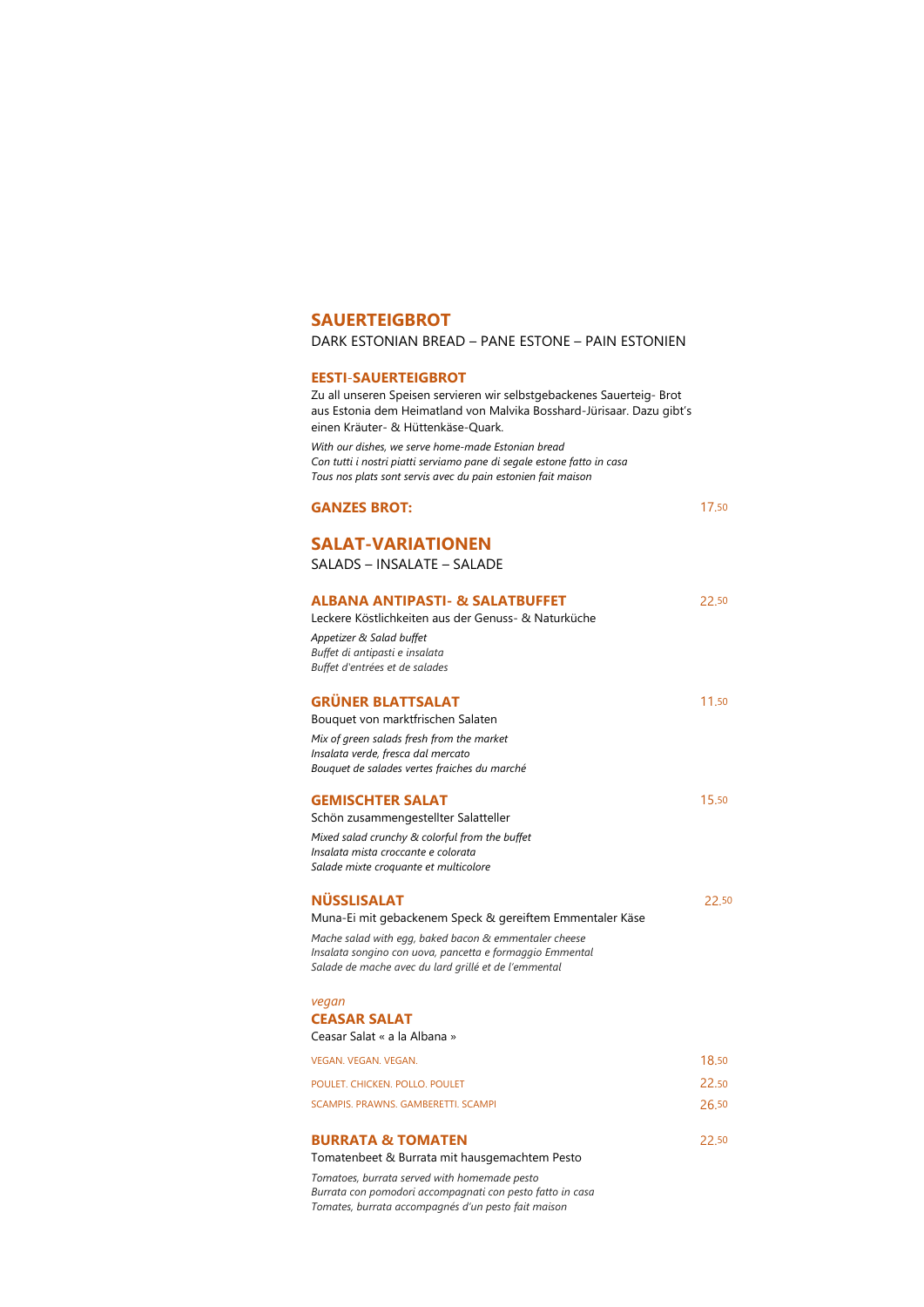## **SUPPEN**

SOUPS VARIATION – ZUPPE VARIAZIONE – SOUPES

#### **SPARGELCREMESUPPE** 14.50

Mit Knusperspeck & Blätterteigstangen

*Creamy asparagous soup with bacon & puff pastry sticks Zuppa di asparagi con pancetta e bastoncini di pasta sfoglia Soupe d'asperges avec bacon et bâtonnets de pâte feuilletée*

## **BÜNDNER GERSTENSUPPE** 14.50

Einmal anders! Nach althergebrachtem Grossmutterrezept

*Grison′s barley soup whit traditional "Bündnerfleisch" Zuppa d'orzo grigionese con carne secca tipica del cantone Grigioni Soupe d'orge grisonaise* 

## *vegan* **MARONISUPPE** 14.50

Mit Blätterteig-Stange

*Chestnut soup* puff pastry sticks *Zuppa di castagne con* bastoncini di pasta sfoglia *Soupe de marron avec des* bâtonnets de pâte feuilletée

## **BOUILLON MIT EI** 12.50

*Bouillon with egg* | *Brodo con uova* | *Buillon avec œufs*

## **TAGESSUPPE** 13.50

Aus dem 4-Gang Genuss-Menu *Soup of the day* | *Zuppa del giorno* | *Soupe du jour*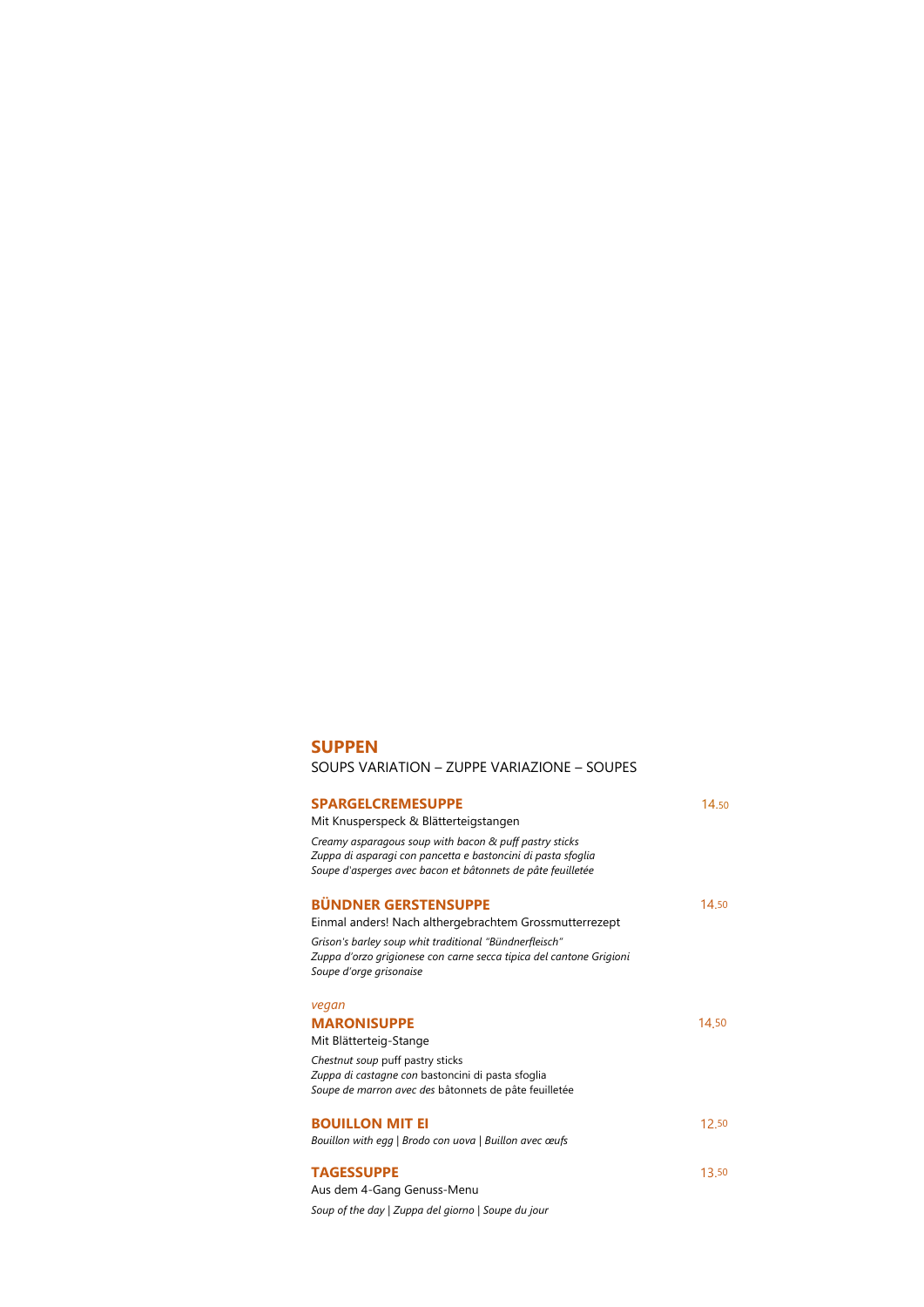## **VORSPEISEN**

## APPETIZER – ANTIPASTI – ENTRÉE

*alle unsere Vorspiesen können auch zum teilen bestellt werden*

## **BÜNDNERTELLER «auf Holzstamm»** 30.<sup>50</sup>

Regionale Fleisch- & Käsespezialitäten

*Grisons plate with dried meat & mountain cheese Piatto di affettati grigonesi con carne secca e formaggio Spécialités de viande séchée et fromage de montagne* 

## **RINDS-TARTAR** 29.50

Mit Wachtelei, Brotchips & Trüffelmayo

*Beef tartar with quali egg, breadchips & truffle mayonnaise Tartare di vitello con uova di quaglia, chips di pane e maionese al tartufo Tartar de veau avec avec chips de pain et mayonnaise à la truffe*

## **VITELLO TONNATO** 27.<sup>50</sup>

Mit Thunfisch-Mayonnaise Sauce, Kapernäpfel & Oliven *Vitello tonnato with tuna-mayonnaise sauce, capers & olives Vitello tonnato con salsa di maionese al tonno, fiori di capperi e olive Vitello tonnato avec sauce mayonnaise au thon, pommes-cerises et olives*

## *vegan* **TAPASPLATTE** 20.50

Mit Hummus, sonnengetrockneten Tomaten & Guacamole *tapas plate with hummus, tomato & black olive pate & guacamole Piatto di tapas con hummus, pomodori secchi e guacamole Assiette de tapas avec houmous, tomates séchées et guacamole*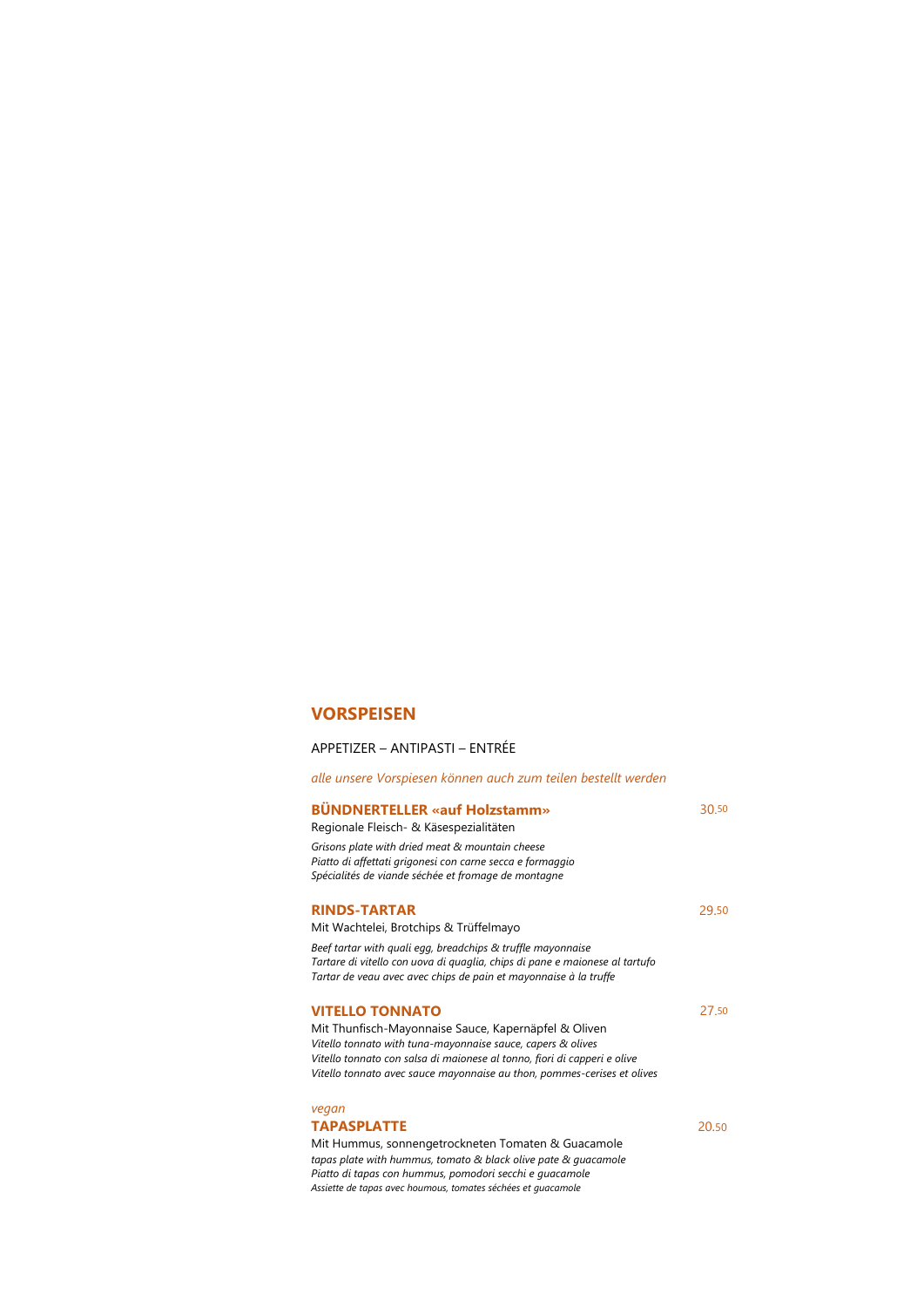## **PASTA VARIATION**

PASTA VARIATION –VARIAZIONE DI PASTA – VARIATION DE PATE

#### *vegetarisch*

#### **PUSCHLAVER-PIZZOCCHERI** 25.<sup>50</sup>

Buchweizen-Nudeln mit Kartoffeln, Bergkäse & Salbei

*Pizzoccheri with potatoes, spinach, sage and mountain cheese Pizzoccheri con patate, spinachi, formaggio di montagna e salvi Nouilles de sarrasin aux pommes de terre, fromage de montagne et sauge*

### *vegetarisch*

### **BÜNDNER CAPUNS VEGETARISCH** 28.50

Mangoldwickel mit Bergkäse gratiniert

*ʺGrisons Capunsʺ cooked in milk broth & baked with cheese ʺBündner Capunsʺ, cotti in brodo di latte, gratinati al formaggio Capuns engadinois gratines au formage cuit dans un consomme au lait*

## **ENGADINER SPECK PIZOKEL** 27.<sup>50</sup>

Mit Wirsing-Kohl, Engadiner Butter, Bergkäse & Speck

*Pizokel with cabbage, cheese and smoked bacon Pizokel con panna, verza e cubetti di speck Pizokel avec chou de milan, beurre, fromage de montagne & bacon*

## **SPAGHETTI MIT TOMATEN-GIN RAGOUT**

Mit frischen Strauchtomaten

*Spaghetti with tomato-gin ragout Spaghetti al ragù di pomodoro e gin Spaghetti au ragoût de tomates et de gingembre*

| SCAMPIS PRAWNS GAMBERETTI SCAMPI                  | 27 50 |
|---------------------------------------------------|-------|
| <b>BOLOGNESE</b>                                  | 25.50 |
| CARBONARA                                         | 25.50 |
| VEGETARISCH, VEGETARIAN, VEGETARIANO, VÉGÉTARIEN, | 22.50 |

## *vegetarisch* **STEINPILZRISOTTO** 25.<sup>50</sup>

Acquarello Risotto mit gebratenen Steinpilzen *Risotto with fried ceps Risotto con funghi porcini Risotto aux cépes*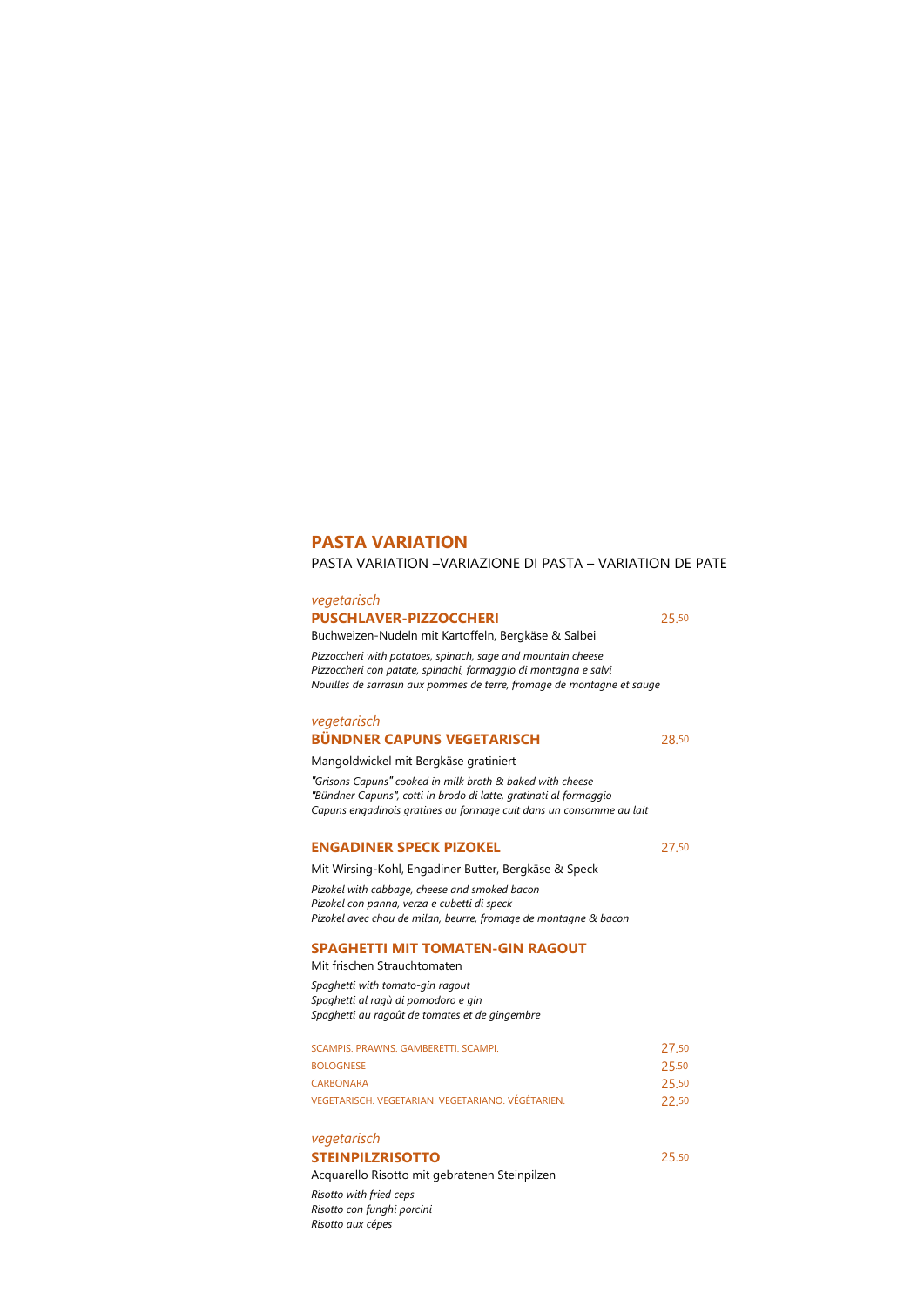## **FLEISCH- & FISCH GERICHTE**

MEAT DISHES – CARNI

| <b>WIENERSCHNITZEL</b>                                                                                                                                                                                                                    | 47.50 |
|-------------------------------------------------------------------------------------------------------------------------------------------------------------------------------------------------------------------------------------------|-------|
| Traditionelles Kalbsschnitzel, Preiselbeeren & Pommes Frites                                                                                                                                                                              |       |
| Golden brown veal escalope with French fries, lemon and cranberries<br>Scaloppine di vitello alla milanese con patate fritte e mirtilli rossi<br>Escalope viennoise avec des airelles et pommes frites                                    |       |
| <b>LAMM-KARREE</b>                                                                                                                                                                                                                        | 47.50 |
| In Kräuter-Senf Kruste mit Bratkartoffeln & Rosenkohl                                                                                                                                                                                     |       |
| Lamb rack with baked potatoes & brussels sprouts<br>Costata di agnello con patate arrosto e cavoletti di bruxelles                                                                                                                        |       |
| Carré d'agneau avec pommes de terre rôties et choux de bruxelles                                                                                                                                                                          |       |
| <b>BACKHENDEL</b>                                                                                                                                                                                                                         | 42.50 |
| Hähnchenstücke goldbraun gebacken mit Kartoffelsalat &<br>Aioli & Preiselbeersauce                                                                                                                                                        |       |
| Gold fried chicken with potatoe salad, cranberries & aioli sauce<br>Pezzi di pollo dorati al forno con insalata di patate, mirtilli rossi e aioli<br>Morceaux de poulet dorés au four avec salade de pommes de terre, canneberge et aïoli |       |
| <b>REH AM STÜCK GEBRATEN</b>                                                                                                                                                                                                              | 47.50 |
| Mit hausgemachten Spätzli, gebratenem Wirsing, geschmorrten Apfel,<br>Preiselbeeren & Wildsauce                                                                                                                                           |       |
| Roasted venison with spaetzli, savoy, apple, cranberries & wild sauce<br>Capriolo arrosto spetzli, mele, mirtilli e salsa selvatica<br>Chevreuil rôti avec spetzli, avec chou de milan, pomme, airelle et sauce sauvage                   |       |
| <b>TAGLIATELLE MIT WILDRAGOUT</b><br>Tagliatelle with wild ragout<br>Tagliatelle al ragù di selvaggina<br>Tagliatelles au ragoût de gibier                                                                                                | 30.50 |
| <b>ALBANA KALBS GESCHNETZELTES</b>                                                                                                                                                                                                        | 45.50 |
| Mit kräftiger Doppelrahmsauce, Gemüse & Kartoffel-Rösti                                                                                                                                                                                   |       |
| Zürcher Style cut veal stripes in creamy mushroom sauce with hash brown<br>Sminuzzato di vitello con rösti di patate e bouquet di verdure<br>Emincé de veau zurichoise avec des rösti et bouquet de legumes                               |       |
| <b>FILET VOM ANGUSRIND</b>                                                                                                                                                                                                                | 59.50 |
| Mit gekochten Kräuterkartoffeln, Fingerkarotten & Zuckerschoten an<br>Sauce Bernaise                                                                                                                                                      |       |
| Angus Beef Filet with boiled potatoes, finger carrots, snap peas & sauce<br>bernaise                                                                                                                                                      |       |
| Filetto d' Angus con patate bollite, carote e taccole con salsa bernese<br>Filet d'Angus, avec pommes de terre bouillies, mini-carottes et pois mange-<br>tout à la sauce bernaise                                                        |       |
| <b>ENGADINER RAUCHWURST</b><br>Mit Kartoffelsalat & Senf                                                                                                                                                                                  | 30.50 |
| Engadine sausage with potatoe salad & mustard<br>Salsiccia affumicata engadinese con pizokel & mostardo                                                                                                                                   |       |

*Saucisse engadina avec pizokel & moutarde*

#### **SEESAIBLING « LAKE SILVAPLANA »** 42.<sup>50</sup>

Mit Frühlingskartoffeln, Spinat & feiner Buttersauce

*Arctic char with new potatoes, spinach & butter sauce Salmerino alpino con patate, spinaci e salsa al burro Omble chevalier avec pommes de terre e beurre sauce*

## **TAGES FLEISCH VOM MENU** 42.<sup>50</sup>

Hauptgericht vom Tagesmenu mit Fleisch *Meat of the day Piatto del giorno di carne Plat du jour de viande*

## **TAGES FISCH VOM MENU** 40.50

Hauptgericht vom Tagesmenu mit Fisch

*Fish of the day Piatto del giorno con pesce Plat du jour avec poisson*

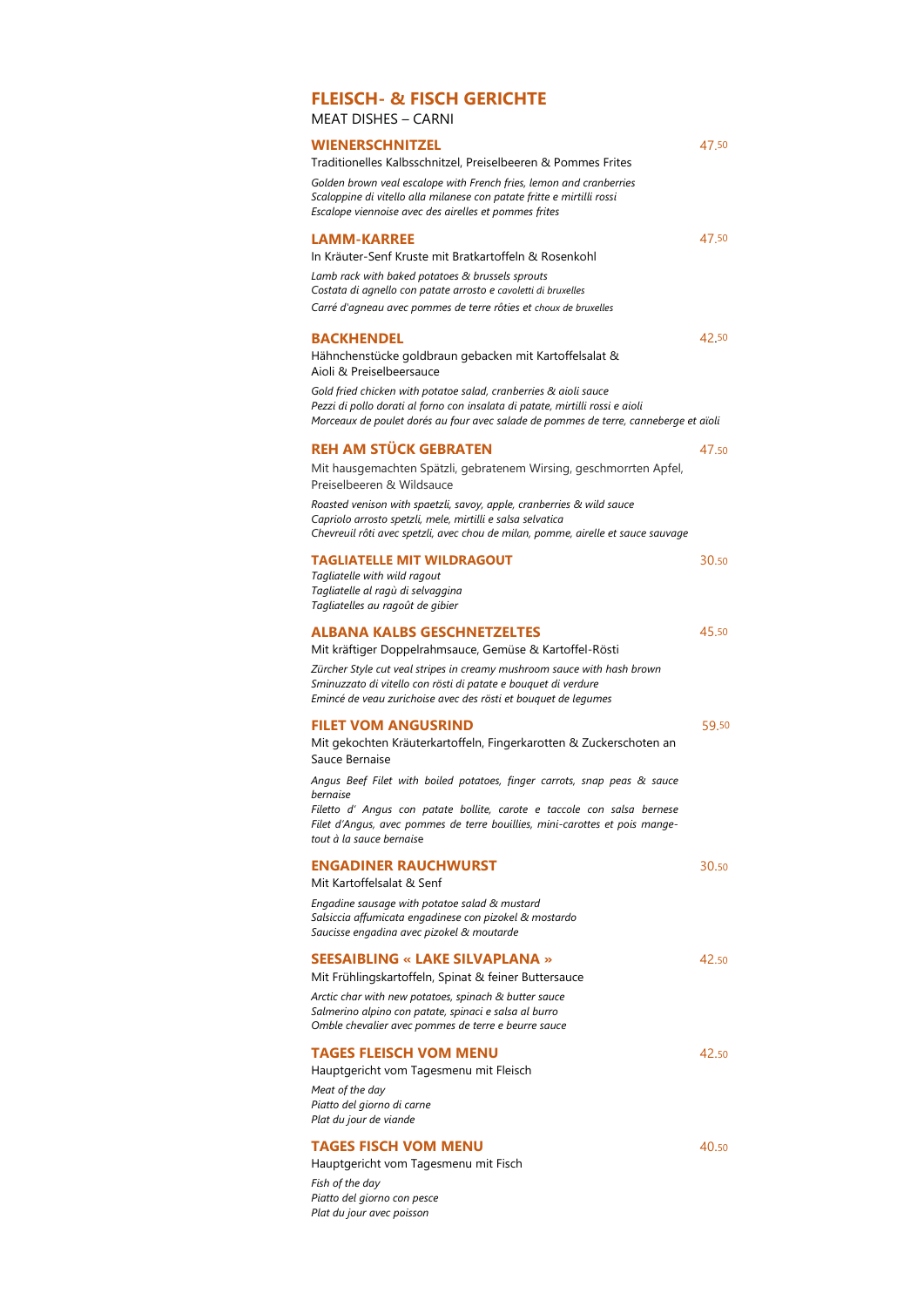# **KÄSEFONDUE & RACLETTE**

CHEESE FONDUE & RACLETTE FONDUTA DI FORMAGGIO E RACLETTE

# FONDUE DE FROMAGE ET RACLETTE

## **FRIBOURGER-RACLETTE** 35.<sup>50</sup>

Frühlingskartoffeln, Silberzwiebeln & Salz-Cornichons

*Cheese raclette, spring potatoes, pearl onions & pickled cucumbers Formaggio di raclette, patate novelle, cipolle e sottaceti Raclette fribourgeoise avec pomme de terre , ognions et cornichons*

## **VACHERIN-KÄSEFONDUE** 35**.**50

Spezialmischung von Vacherin- & Bergkäse

*Special cheese fondue with Vacherin and mountain cheese Fonduta di formaggio Vacherin con pane e patate novelle Fondue de formage au Vacherin et formage de montagne*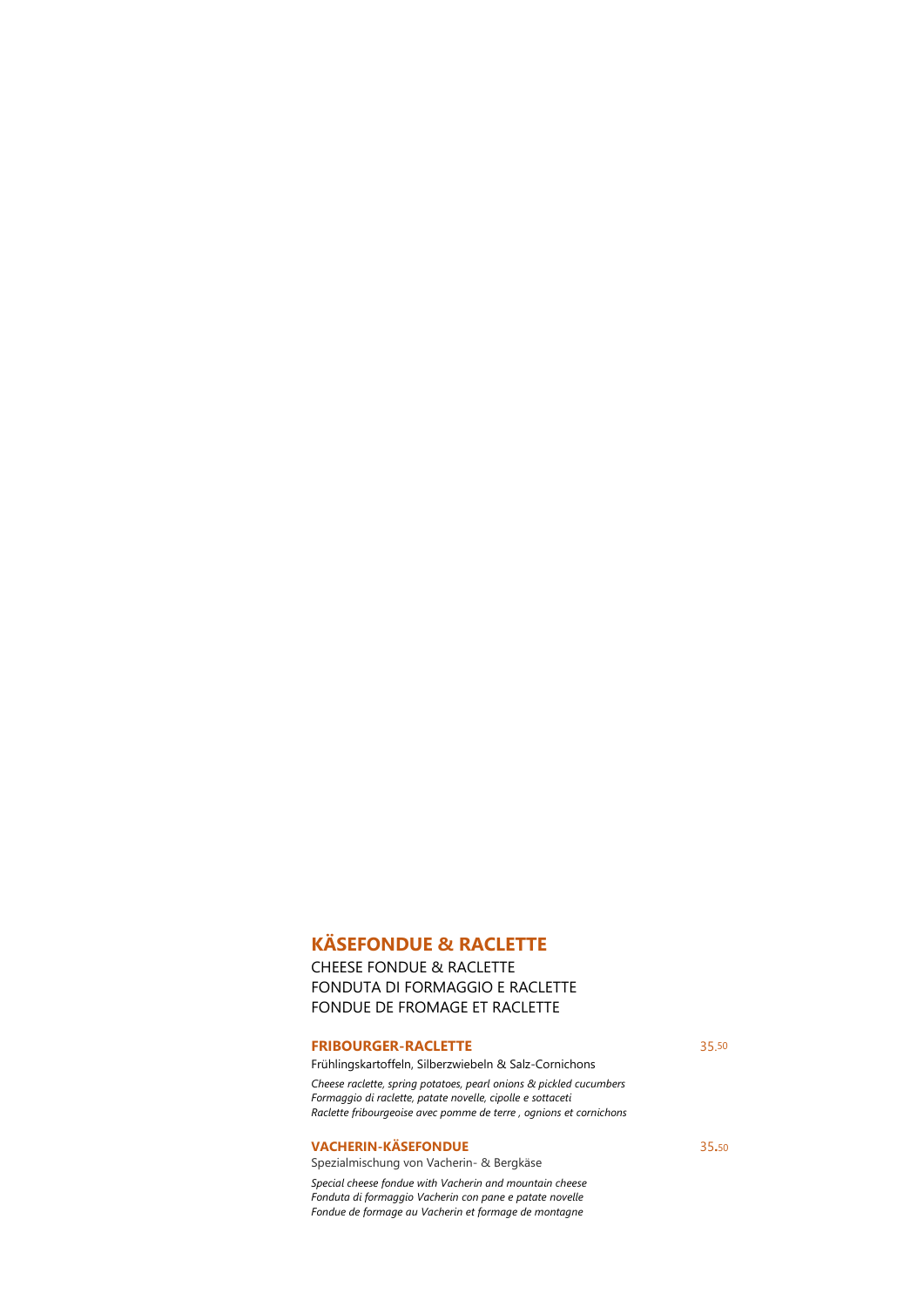## **BÜNDNER MENÜ**

GRISONS MENU – MENU GRIGIONI

#### **ALBANA ANTIPASTI- & SALATBUFFET**

Leckere Köstlichkeiten aus dem Bündnerland

*Appetizer & Salad buffet from our kitchen Buffet di Antipasti ed insalate dalla nostra cucina naturale Buffet de salades et divers hors d'oeuvre de notre cuisine*

\*\*\*

#### **BÜNDNER GERSTENSUPPE**

Nach althergebrachtem Grossmutterrezept *Grisons Barley soup* | *Zuppa d'orzo tradizionale* | *Soupe à d''orge traditionnelle*

oder | or | o | ou

#### **PUSCHLAVER PIZZOCHERI**

Mit Buchweizennudeln, Spinat, Kartoffeln & Bergkäse

*Pizzoccheri with potatoes, spinach & cheese Pizzoccheri di Poschiavo con patate, spinaci e formaggio di montagna Pizzoccheri de Poschiavo avec des pommes de terre, épinards et fromage de montagne*

\*\*\*

## **REH AM STÜCK GEBRATEN**

Mit hausgemachten Spätzli, gebratenem Wirsing, geschmorrten Apfel, Preiselbeeren & Wildsauce *Roasted venison with spaetzli, savoy, apple, cranberries & wild sauce Capriolo arrosto spetzli, mele, mirtilli e salsa selvatica Chevreuil rôti avec spetzli, avec chou de milan, pomme, airelle et sauce sauvage*

oder | or | o | ou

#### **BÜNDNER CAPUNS VEGETARISCH**

Mangoldwickel mit Bergkäse gratiniert

*ʺGrisons Capunsʺ cooked in milk broth & baked with cheese ʺBündner Capunsʺ, cotti in brodo di latte, gratinati al formaggio Capuns engadinois gratines au formage cuit dans un consomme au lait*

oder | or | o | ou

#### **SEESAIBLING « LAKE SILVAPLANA »**

Mit Frühlingskartoffel, Spinat & feiner Buttersauce

*Arctic char with new potatoes, spinach & butter sauce Salmerino alpino con patate, spinaci e salsa al burro Omble chevalier avec pommes de terre e beurre sauce*

\*\*\*

## **VARIATION VON KÄSE**

Gut gereifter Käse mit Silser Birnenbrot, Feigen- & Birnensenf

*Cheese assortment with Sils pear bread, fig and pear mustard Assortimento di formaggi con pane alle pere di Sils e mostarda di fichi e pere Assortiment de fromages avec pain aux poires de Sils et moutarde de figue et de poire* 

oder | or | o | ou

## **TORTINO DI CASTAGNE**

Maroniküchlein mit Vermissel, weissem Schokoladenmousse & Waldbeerragout

*Chestnut cake with vermicelli, white chocolate mousse & wild berries ragout Tortino di castagne con vermicelli, mousse di cioccolato bianco e ragù di frutti di bosco Petit gâteau aux marrons vermicelles, mousse au chocolat blanc & ragoût de baies forestières*

… wählen Sie à la carte 2 Gänge aus dem Bündner Menu! *Choose two dishes from the Bündner menu* | *Scegli due piatti dal Bündner menu* | *Choisissez deux plats du Bündner menu*

## **2-GANG BÜNDNER MENU** 55.50

… oder das 4-Gang Menu mit Fleisch-, Vegi oder Fisch-Hauptgang! *Or the full menu* | *O il menu completo* | *Ou le menu complet*

## **4-GANG BÜNDNER MENU** 85.50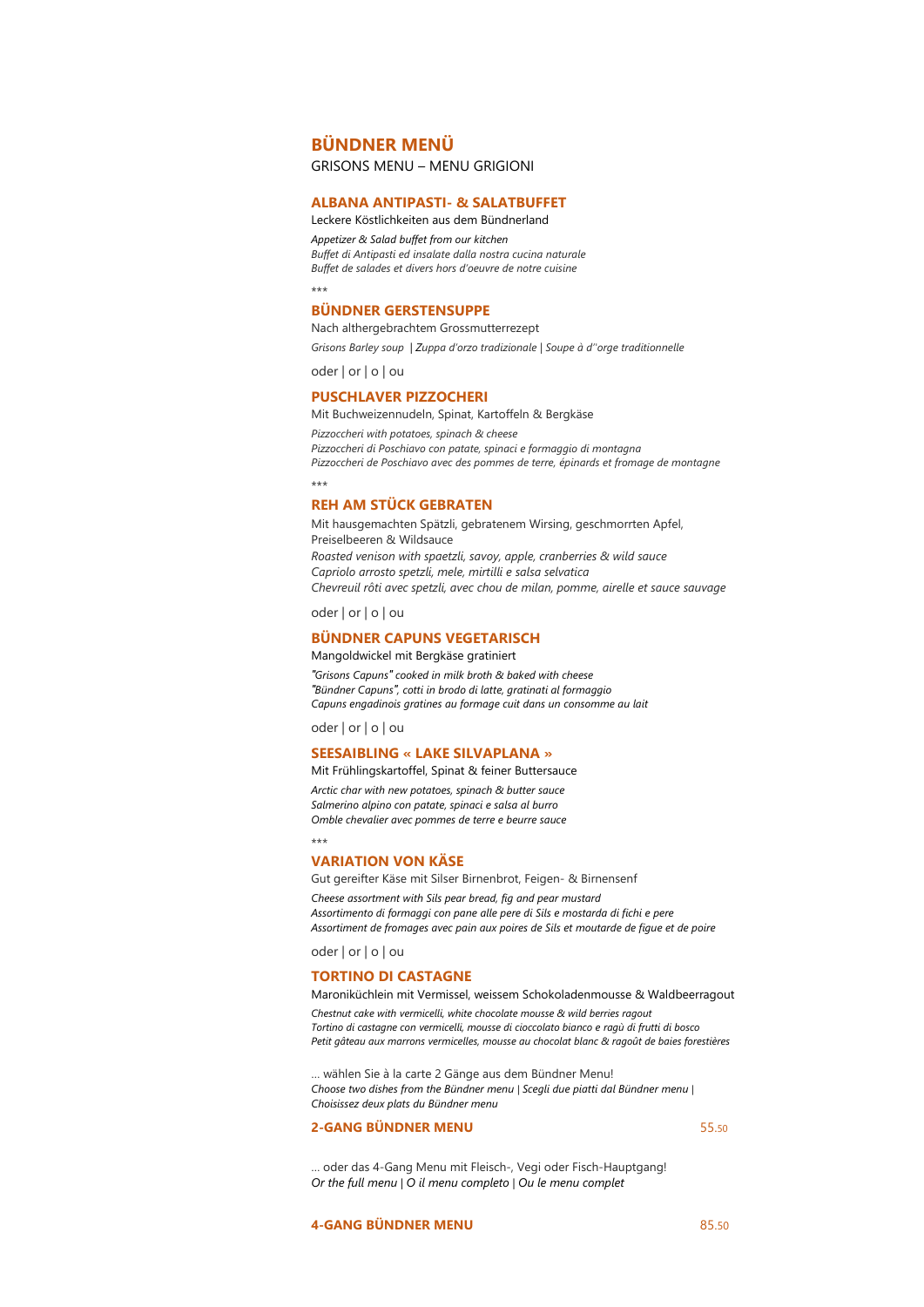## **UNSERE PHILOSOPHIE**

**Genuss** kann man täglich und überall entdecken. Das Engadin ist ein Ort, der es besonders einfach macht, Genuss zu erleben. Allein der wunderbare Blick auf die blauen Seen, eingebettet inmitten der herrlichen Berglandschaft oder das Atmen der frischen Bergluft lassen uns den Alltag rasch vergessen.

**Die Natur** lädt zum Verweilen ein und weckt das Verlangen sich Zeit zu schenken. Ganz natürlich lebt sie den Rhythmus der Jahreszeiten, und bei der Frage, wo die Natur am schönsten ist, herrscht Einigkeit: Dort wo sie natürlich und ursprünglich geblieben ist – im Engadin mit seinen schönen Seitentälern eben.

**Ehrliche Küche** geht im Einklang mit der Natur, ist authentisch, vielfältig und ganz selbstverständlich voll von Geschmack. Sie wird getragen von Emotionen, und dem Enthusiasmus von Bauern und Produzenten die ihre Erzeugnisse lieben. Die Natur macht uns darauf aufmerksam, was Vielfalt bedeutet: Genuss, Natur und Küche gehören einfach zusammen, um nachhaltigen Geschmack zu erleben.

## **WO KAUFEN WIR EIN?**

So weit wie möglich stammen unsere Produkte von Bauern und Partnern die wir persönlich kennen. Wir beziehen unser Fleisch aus der Schweiz, den Fisch beziehen wir über Partner unseres Vertrauens aus Schweizer Seen. Beim Meerfisch unterstützen wir Gedanken des nachhaltigen Fischfangs der Leinenfischerei und des MSC (Marine Stewardship Council).

Milchprodukte und Käse beziehen wir von der Sennerei in Pontresina. Neben ihren eigenen Produkten haben wir zur Sennerei auch das Vertrauen, was die Lieferung von Käse deren ausgesuchter Partner angeht. Frischeier aus dem Hühnerstall von Werner Leu aus Savognin. Salsiz- und Wurstspezialitäten beziehen wir von der Dorfmetzgerei Silvaplana.

Gemüse und Obst beziehen wir über unsere Partner und Bauern. Sie sind stets besorgt, für uns die beste Qualität zu finden und zu liefern.

Spezialbrote und Engadiner Nusstorten werden in der hauseigenen Patisserie des Albana Hotels Silvaplana liebevoll hergestellt.

Alle kalten und warmen Vorspeisen servieren wir auch als «mini Portion» mit 20% Preisreduktion.

Alle Preise in CHF inkl. 7.7% MwSt.